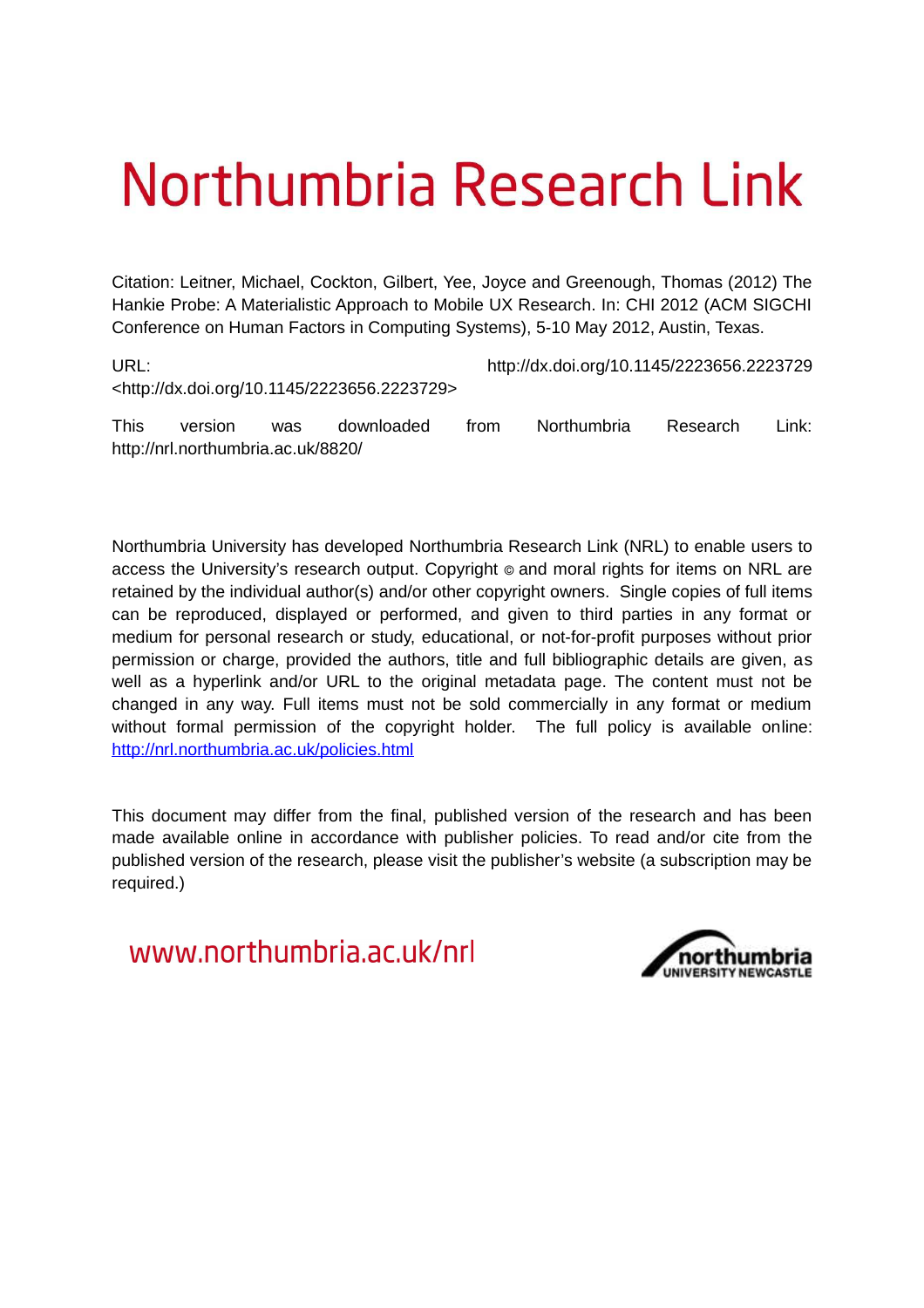# **The Hankie Probe: A Materialistic Approach to Mobile UX Research**

#### **Michael Leitner**

School of Design, Northumbria University Newcastle upon Tyne, UK michael.leitner@northumbria.ac.uk

#### **Gilbert Cockton**

School of Design, Northumbria University Newcastle upon Tyne, UK gilbert.cockton@northumbria.ac.uk

#### **Joyce S.R. Yee**

School of Design, Northumbria University Newcastle upon Tyne, UK [joyce.yee@northumbria.ac.uk](mailto:joyce.yee@northumbria.ac.uk)

#### **Thomas Greenough**

School of Design, Northumbria University Newcastle upon Tyne, UK thomas.greenough@northumbria.ac.uk

Copyright is held by the author/owner(s). *CHI'12*, May 5–10, 2012, Austin, Texas, USA. ACM 978-1-4503-1016-1/12/05.

## **Abstract**

Mobile user experience (UX) research can benefit from unexplored opportunities from theory and practice. Contemporary sociology has developed sophisticated understandings of mobilities that can expand the scope of mobile HCI research. At the same time, we need to extend the scope of mobile experience beyond its current main foci on the portable device and moments of experience. We report the interim results of exploratory pilot studies of a fabric based probe that has been developed to extend the scope of mobile experience research both theoretically and in the range of insights that can be collected in mobile user studies. We report our initial experiences with a 'hankie' (handkerchief) probe that aims to gather rich usage and experience insights for early stages of design.

#### **Keywords**

mobile UX; mobility; methods; materials

#### **ACM Classification Keywords**

H.5.m. [Information interfaces and presentation (e.g., HCI)]: Miscellaneous.

#### **Introduction and State of the Art**

<span id="page-1-0"></span>In this paper we present ongoing work on mobile probes. Our approach aims at prompting rich accounts on user experience (UX) with mobile communication technologies in everyday life that can inspire design.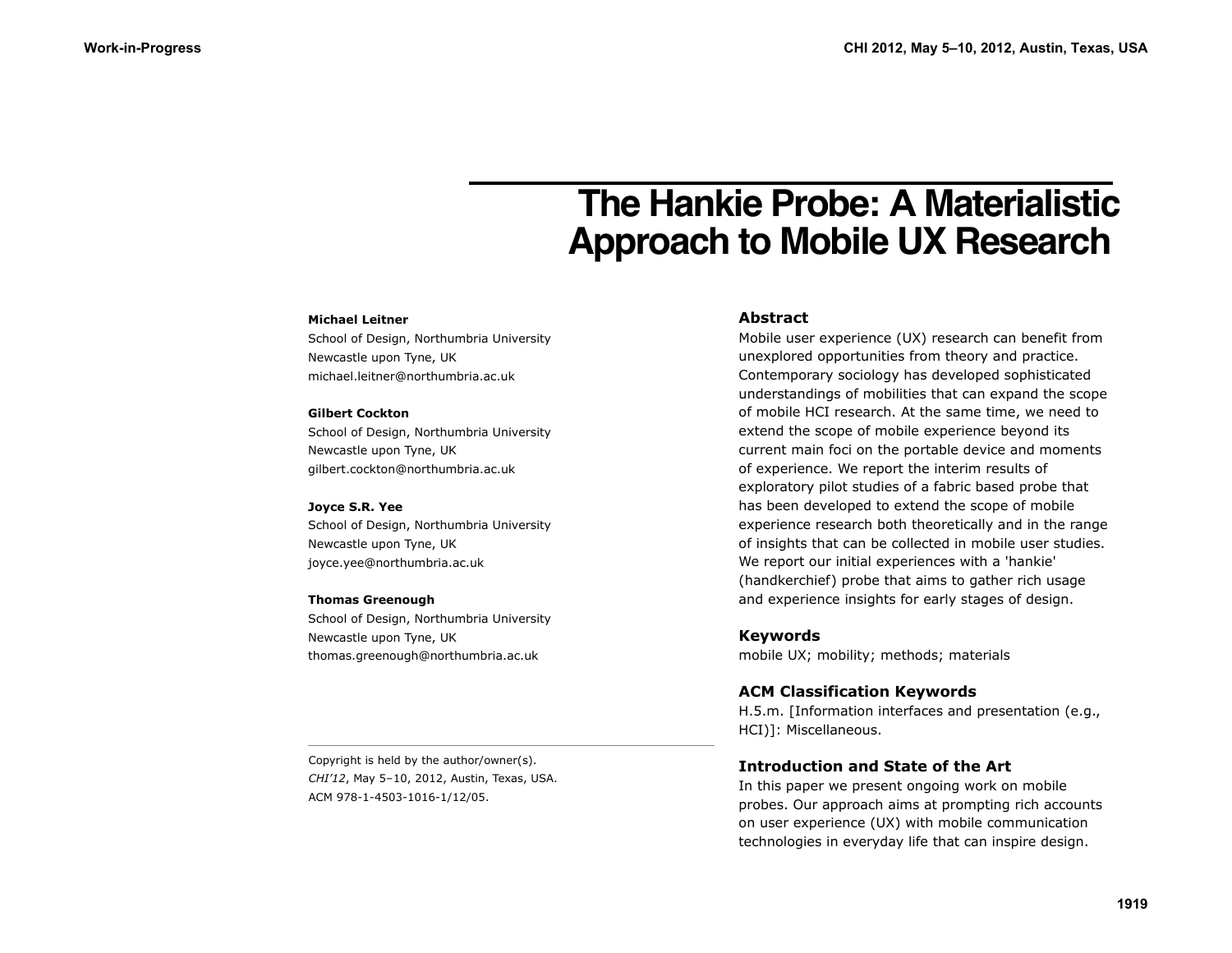Interaction with the device is initiated either by me, starting out from the device's status screen and using the joystick and some of its many buttons, or by someone else placing a call to me or sending me an sws message. When someone calls me, the phone makes sounds or vibrates depending on my current settings, and I am encouraged to respond to this notification by pressing either the cyss) labeled button to answer the call, or the ONO<sub>2</sub> button to disallow the incoming call, but only after I glance at the device's screen to see who<br>is on the line.



Figure 1: Device centred accounts of mobile user experience [2]. The sensual aspects are highlighted and described.

#### **Satisfying experiences**



Figure 2: Experience with mobile phones from a device and functionality point of view [7].

*Experience of/with mobile devices* The trend in HCI for mobile experience research remains fairly device centred (e.g. [2,6]; Figures 1 and 2), resulting in practices that are strongly focused on devices, their functions and screens of mobile devices, on how they are perceived, sensed and what they express (e.g. tactile aesthetics, sounds, identity). Likewise, Roto [11] classified mobile user experience as a result of interaction between user and a mobile device. Such approaches however overlook the fact that mobile devices are integral entities of everyday practices – and changing everyday practices respectively. Mobile devices connect people in new ways, changing the value and meaning of places, feelings of connectedness and awareness. Practicebased and pragmatic research approaches that look at mobile experience from such an angle have so far not transferred well to mobile HCI. Only a few HCI studies implicitly report on such aspects of mobile devices and mobile experiences e.g. [5, 7, 10]. These studies however do not discuss any theoretical issues of mobility or methodology.

Contemporary sociological research has developed a sophisticated understanding of mobility from which HCI can benefit [1]. In this research mobile communication is considered to be "virtual mobility" as it allows us to transcend space. But there are other "mobilities" too. For instance corporeal mobility (e.g. walking) or imaginative mobility (e.g. seeing a picture of the Bahamas on the web) [1]. These categories however are not exclusive, these mobilities co-exist and can overlap. This means that mobile experience is a nexus of different mobilities, substituting or requiring each other. For instance, virtual mobility often requires corporeal mobility. People walk out of the room to make a phone call or people don't go next door, but simply text. Buying a trip to Bahamas includes different types of mobilities. Roaming pictures of these islands on the internet may create desire in the first place, which is a sort of imaginative mobility ("I want to be there"). Booking the trip on a tablet PC, we sit on or couch and not at a travel agent, which is virtual 'shopping' mobility obviating corporeal mobility. Its hard to separate these mobilities<sup>[1](#page-1-0)</sup>, but altogether they create new desires and possibilities for social interaction and a different kind of awareness. People experience a system of mobilities. Looking at mobile devices through this lens, they are no longer mere portable tools, but are integral part of everyday practices and entities in a complex mobility system.

*Methods to research mobile user experience (UX)* The methods used to study mobile interactions are diverse but often place a narrow window over mobility. Tools like Mobile Probes [3] or Experience Sampling (ESM) [4] connect researchers and participants digitally. They are mainly concerned with capturing moments and mobile situations, but without embedding them into an broader understanding of mobility. Mobile devices become a medium through which participants collect data. Feedback is more immediate, but this does not necessarily mean that the dynamics of being mobile and the experience of that is being captured. Secondly, methods in mobile UX research are mainly based on paper (e.g.: questionnaires) or on digital media (e.g.: digital recording tools, ESM). This means that the creative potential of materiality is often lost. The expressivity which digital media provide are often

<sup>1</sup> [1] identifies other mobilities too, like transportation infrastructure (bus, car, airplanes, etc). These categories exceed the scope of our research at the moment though.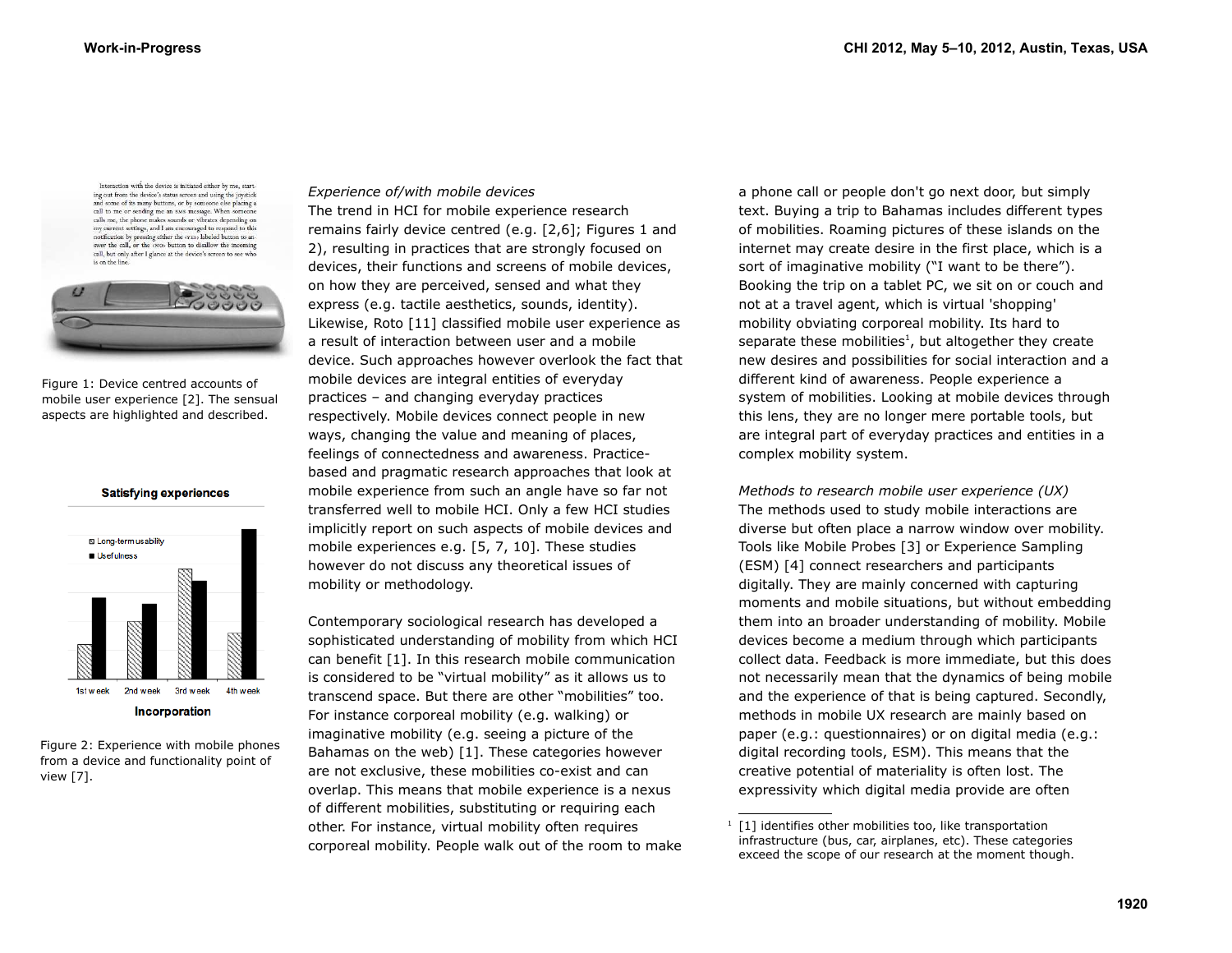

Figure 3: Starting to experiment with materials as carrier medium. Hankie questionnaire as it was used in pilot studies. A rope was given to participant as an additional remembrance tool, allowing people to make knots in it. Participants are asked to explain the meaning of knots during a follow-up interview.



Figure 4: Iterated version of the hankie questionnaire. To use the material better and to introduce some creative opportunities we started to experiment with needle and threads to allows participants to indicate their daily paths. Selection of colors and the indicated paths are then used to prompt experience accounts in follow-up interviews.

limited to the frame that they allow (e.g: a snap shot + a descriptive text). This is an issue, especially in design centred approaches, which thrive on surprising data that opens up new design spaces, ideas and inspiration [9].

*Opportunities based on this state of the art:*  There are two opportunities. The first is an opportunity to look beyond mobile devices and to *incorporate a broader understanding of mobility and mobile experience in our methods* to benefit form a rich multidimensional understanding of mobility  $($  = virtual, corporeal, imaginative mobility). There is also an opportunity to *introduce materiality in mobile experience research.* "Materiality" refers to the use of media and entities other than paper or digital that allow alternative open ways of data collection and representation and also to new ways of making probes portable.

# **Pilot Studies**

Several studies have shown that mobile devices are ubiquitous and are not limited to being used 'on the move'. To get a better understanding of how to address this ubiquity of mobile user experience, we conducted two pilot-studies, overall involving 10 young males in the age between 20 and 25. This is a rather restricted user group, but as our aim was mainly to explore aspects of our approach to mobility, we accepted this limitation. We were looking at experiences with mobile facebook clients and mobile texting over the period of one week. For the studies we started to experiment with fabrics with the aim of improving the wearability of mobile diaries. After some iterations we came up with a first version of a questionnaire printed on a hankie (Figure. 3).

During these studies we realised that a good way of prompting experience accounts was to start with the *significant context of mobile interaction*. By "significant context" we understand the momentary contextual traits of interaction, which includes activities, social aspects and social proximities, product ecologies, physical context and body postures of the user. This approach worked well and we included it in the current design of the probe. This too helped us to focus on a user centred view on mobile context (mobile context is where mobile interaction is taking place, e.g. even in the home) instead of a space centred view (mobile context is e.g. interaction in public urban areas). In addition, watching people using the fabric questionnaire showed us that there was a *certain quality to it that went beyond wearability*. There was something special about how people kept and dealt with this tool during the study and the interviews. One person showed and explained the hankie to friends, one would ask if he could keep one unused hankie to use it as a decorative object. These were promising aspects we further wanted to explore and in which we saw new potential to introduce materials to mobile UX studies.

# **The hankie probe**

With these pilot studies conducted, we designed a mobile probe, called the mobile 'hankie' probe (Figure. 7). The probe focuses on the experience of technology mediated social communication in everyday life. For the design of this mobile probe, we applied the notion of a multidimensional mobility that is developed within sociology (virtual, corporeal, imaginative mobilities). Likewise, we wanted to expand the use of materials further to enhance the potential for creative application by participants.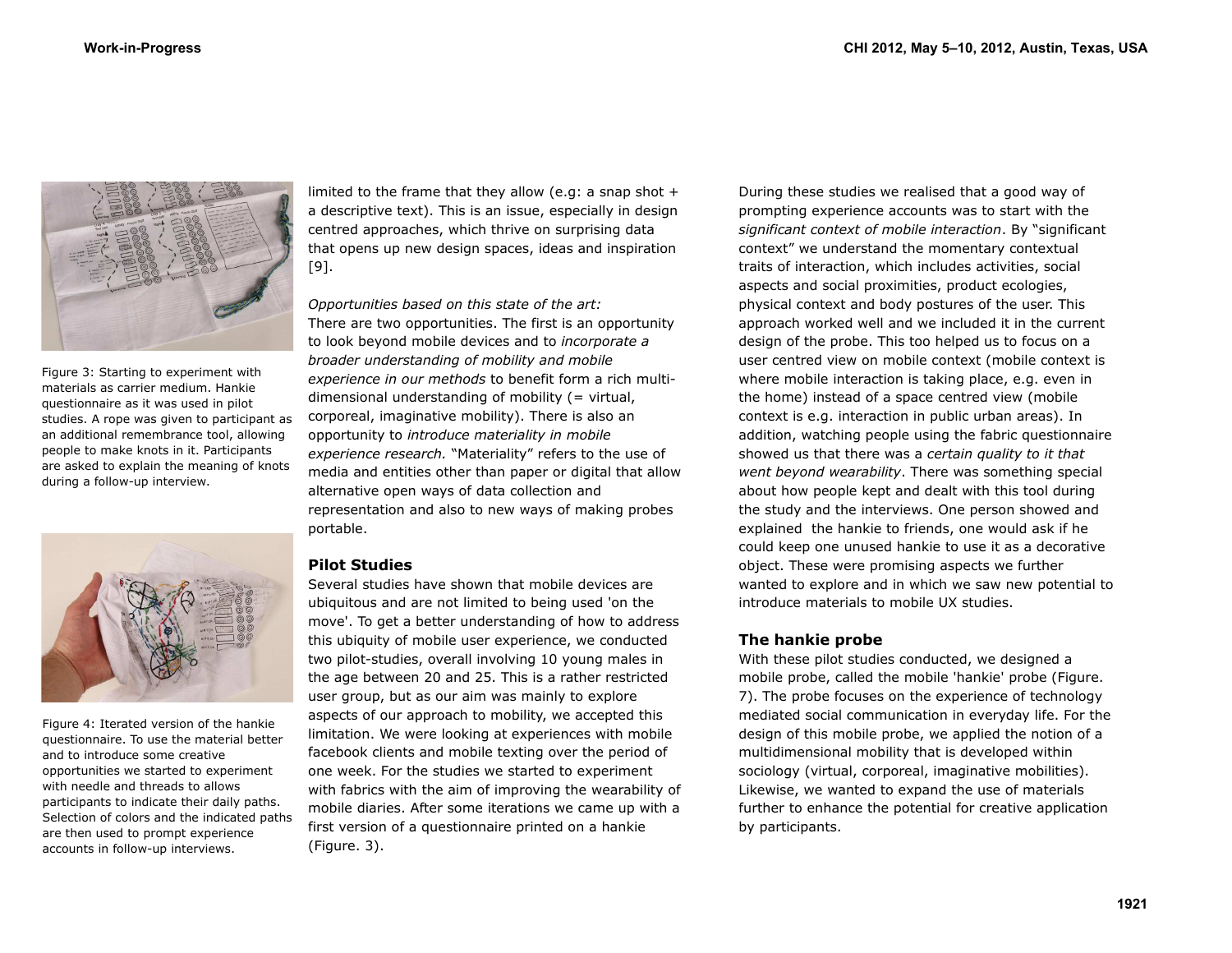

Figure 5: Hankie probes package. Each participant received one hankie probe package.



Figure 6: People are asked to record aspects of their device use. This data is used to start discussion on the situation and experience of device use.

The lack of materialistic, creative and tangible prompts in mobile experiences research inspired us to extend the use of fabrics, which introduced a different way of experience recording too - opening up new ways of "recounting", of "reflecting" and "interpreting" experience [9]. We experimented with needles and threads to exploit the materiality of the probe better (Figure 4). In the current version of the probe, people are asked to sew their physical path onto the hankie. The idea is to use the selection of colours and/or "the artwork" people create to prompt experience accounts and space for interpretation and discussion.

Figure 7: The mobile hankie probe. The main object is a handkerchief. People are asked to use it to record their paths by using needle and threads. For this purpose there are several circles which represent abstraction of places they have been to. By sewing their path onto the hankie people create their own space-time diary. The probe also prompts recording of aspects about mobile device use (Forms on the right side). In addition, tags can be attached to record associations and imaginative mobility (see study for further explanation).

The use of materials aims at improving the wearability (in pockets and bags) and the potential for creative data collection and representation. The hankie probe tries to capture *different mobilities at the same time*. The aim is to capture corporeal mobility (how people physically move, their paths), virtual mobility (use of mobile technologies and technology mediated communication) and imaginative mobility (people's awareness of other people and places). To capture corporeal mobility, the hankie probe uses space-time diaries, represented by several circles printed onto the hankie (indicated on the left side of the hankie). They allow people to record how they move in the course of a day, by indicating their paths and places. As shown in Figure 7, the circles printed onto the hankie represent abstractions of places, which people are free to appropriate to their own

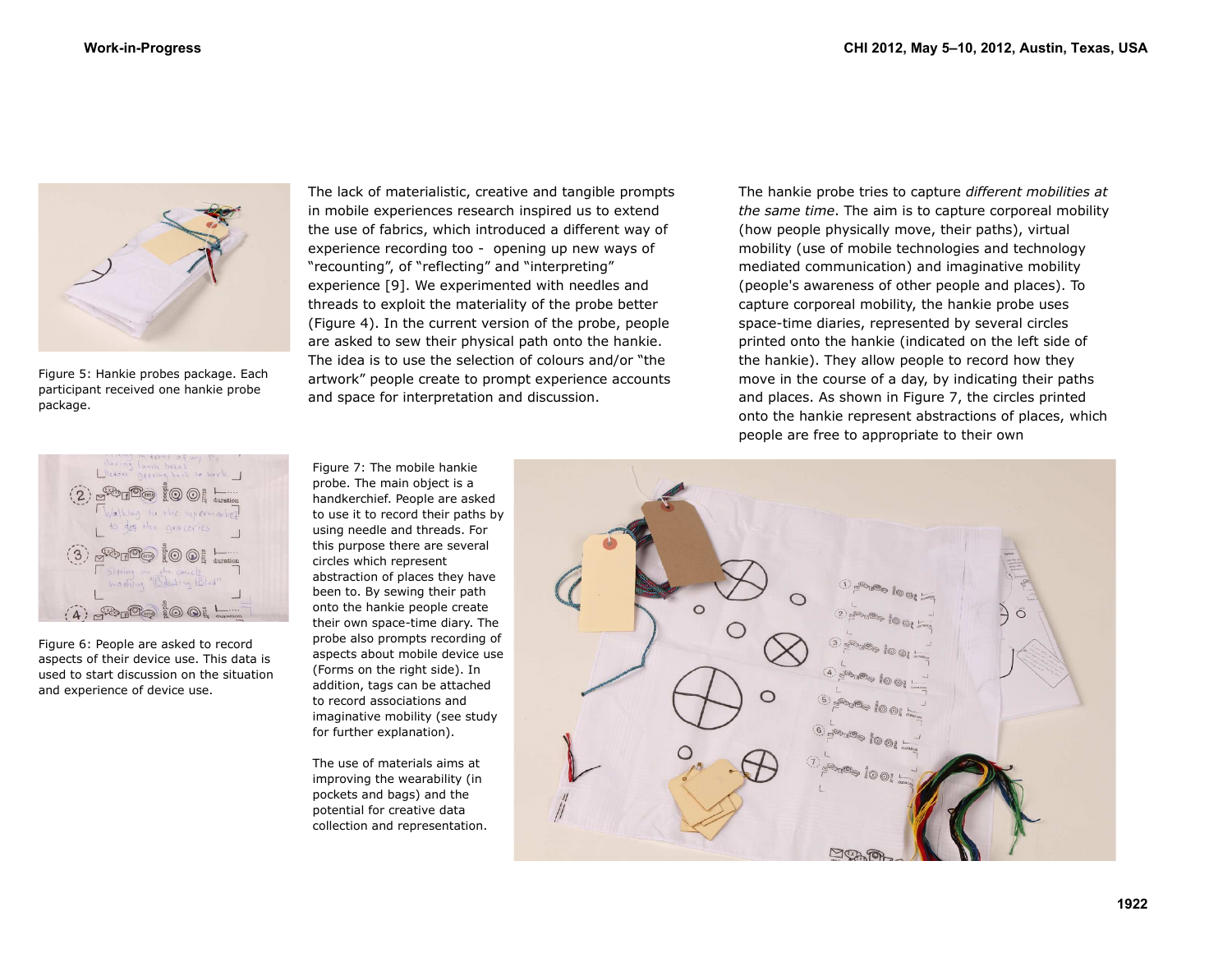

Figure 8: People are asked to locate each entry on the map. Circles on the hankie stand for abstractions of places, which people are free to interpret and adapt to their use (E.g. "the big circle stands for home, the small one for the cafe next door")



Figure 9: Tags to record associations and aspects of imaginative travel. Couples were asked to record things that reminded them about each other in daily life, e.g. A picture in one's wallet or a message popping up on the screen indicating that a person is going online.

interpretation. They can choose, name and classify them as they wish. The idea is to learn how people move and how they experience moving. At the same time this lets us identify the places where people use their mobile devices and how they experience these places, their device use and their communication in these places. At the same time we learn about their strategies of making space for communication and how they involve their devices into the context [2], e.g. when people physically change location, even if it is just a small shift of their body posture, to change the social setting enabling them to make a phone call or send a text message.

To capture aspects of device use, the probe asks people to record these details on open forms printed on the hankie. We again use the notion of the significant mobile context, as we applied it in our pilot study, namely the social and activity context, the product ecology (=other devices) and the physical context. The probe asks questions "what people did with their device?", "when?", "which media?" they used, "what they did before and after?", "who else was there?" and "in which places were they?" (Figure 6). People find these "forms" printed on the hankie next to the spacetime diary (see Figure 7). They are further asked to locate these entries on the map they are creating through sewing (Figure 8). The aim is to use these records to later prompt accounts about how they involve their mobile devices into a significant mobile context and how they experience these situations and practices.

*First application: studying mobile relationships* In this study we decided to look at mobile experiences of couples and what it means for them to be on their

individual paths, in different places, but still connected with each other via different media. We wanted to look at couples's multifaceted mobile behaviour and how it influences their communication and their experience of mobile media use to maintain their relationship. We were working with 4 couples, all academics in their late twenties. 2 of them shared flats, 2 of them lived in the same town. Each of them recorded their mobile device use for 1 week using the hankie probe (Figures 5, 10, 11). We asked each person to record their physical path using needle and threads and also when and how they used their devices with the forms provided on the hankie. In addition, couples were asked to record associations and things that reminded them about their partner in everyday life, with which we were aiming at capturing their imaginative mobility (e.g.: I think of my girlfriend when I see her going online on Skype). For these latter aspects they were asked to fill in small tags that we added to the probe package (Figure 9) and attach these with safety-pins onto the hankie to identify where and when these associations happened. After one week we met for an interview to go through the data. Two couples we interviewed separately, two of them together (latter due to time constraints). The interviews were recorded on video and analysed later.

Applying the hankie probe showed us the potential of this tool. The hankie revealed certain mediated spacetime choreographies of our couples and how they felt about these, e.g. they would always call or text each other when leaving work towards home; sometimes walking home, sometimes still sitting at their desk. For them it was to start off their experience of being together. The data about the significant context of each communication that we asked people to record did provide good prompts to start off discussions. This for